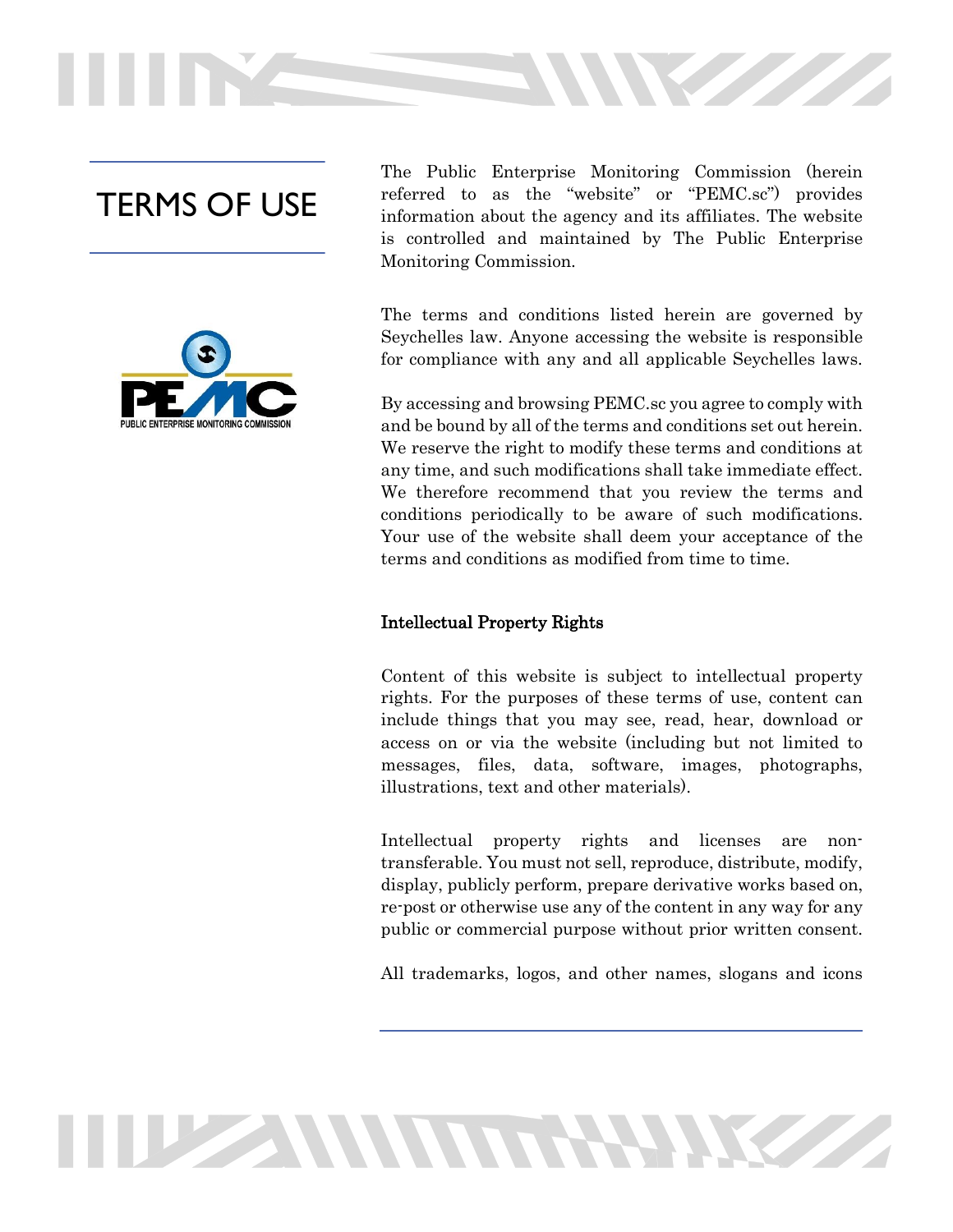

identifying products and services on this website are registered and/or unregistered trademarks of the PEMC.sc or other parties and may not be used, copied or reproduced without prior written consent.

# General Warning – Use of This Website Is At Your Own Risk

Use of this website is at your own risk and is provided without warranty or condition of any kind, either expressed or implied.

We will not be liable for any direct, incidental, consequential or indirect damages or corruption of data, loss of profits, goodwill, bargain or opportunity or loss of anticipated savings resulting from your access to, or use of, or inability to use the website and its content.

While PEMC.sc uses reasonable efforts to include accurate and up to date information on the website, we make no warranties or representations as to accuracy. PEMC.sc assumes no liability or responsibility for any error or omissions in the content of the website.

PEMC.sc accepts no responsibility or liability for any damages to, or viruses that may infect your computer equipment or other property in connection with your access to or use of this website or your downloading of any data, text, images, files or other materials from the website.

# Limitation of Liability and Indemnity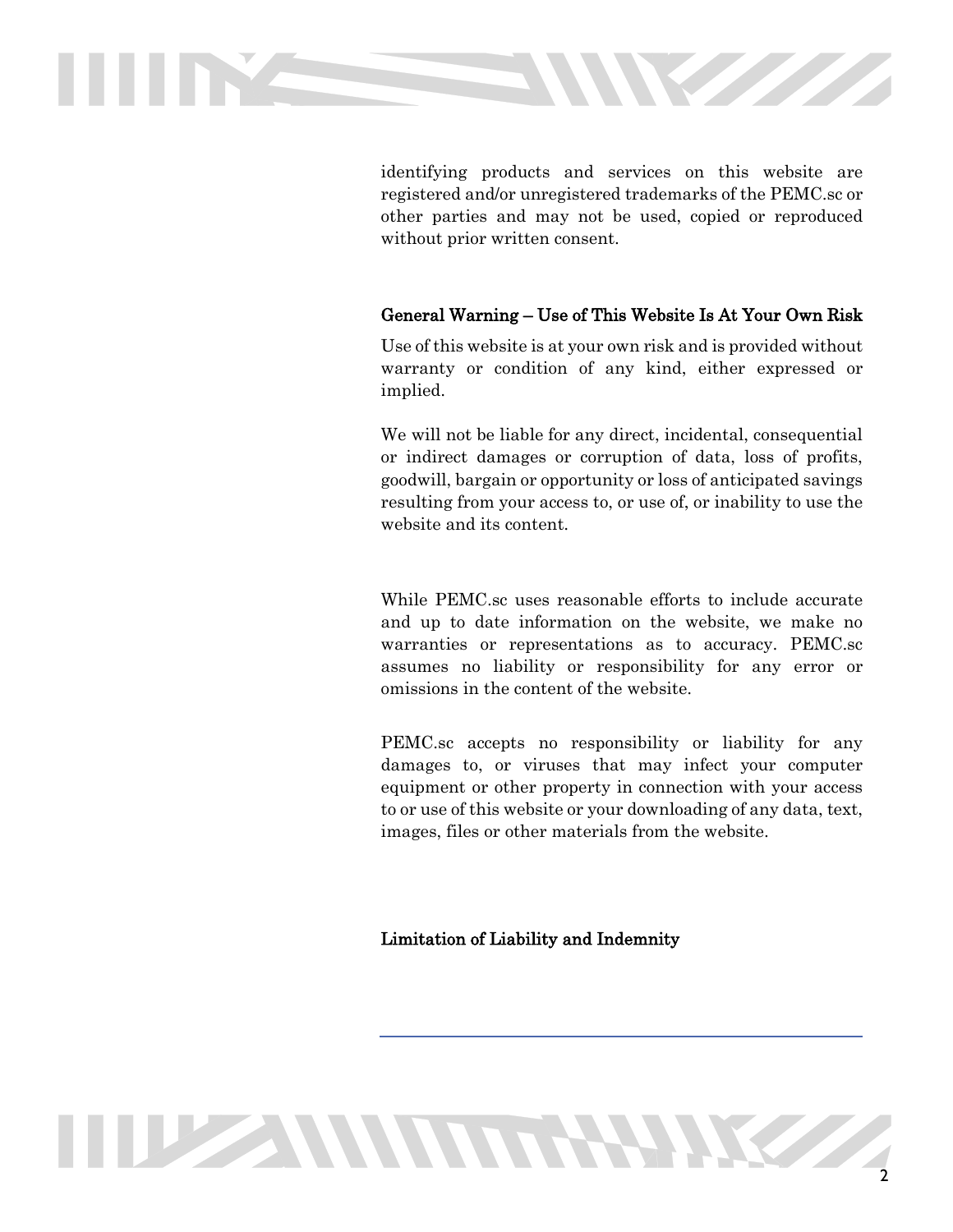

Neither PEMC.sc nor any other party involved in creating, producing, or delivering the site shall be liable for any direct, indirect or other damages arising out of your access to, or use of the website. You agree to indemnify, defend and hold PEMC.sc and its subsidiaries, affiliates, and their respective directors, officers, employees, agents, licensors, or any person or entity involved in the creation, production, and distribution of the website, harmless from, and against, any and all claims, liability, losses, costs and expenses incurred in connection with any breach by you of these Terms of Use or resulting from, or in connection with, your use of this website.

### Links, Downloads, Plug-Ins, Features and Advertisements

PEMC.sc may provide links from its website to other sites of affiliated and non-affiliated entities. Such websites are independent from PEMC.sc and the latter does not necessarily endorse, control or make any representations, warranties or conditions concerning the content or links of such websites.

It is your responsibility to verify any information contained within linked websites. Information contained in links may be changed or updated at any time without prior notice. Linked websites may have their own terms and conditions and we strongly recommend that you locate and review them regularly. Third party links that may be contained within PEMC.sc do not necessarily constitute sponsorship, endorsement or approval of these websites or their working practices.

#### Access to the Website

PEMC.sc reserves the rights for any reason in its sole discretion, to terminate, change, suspend or interrupt access,